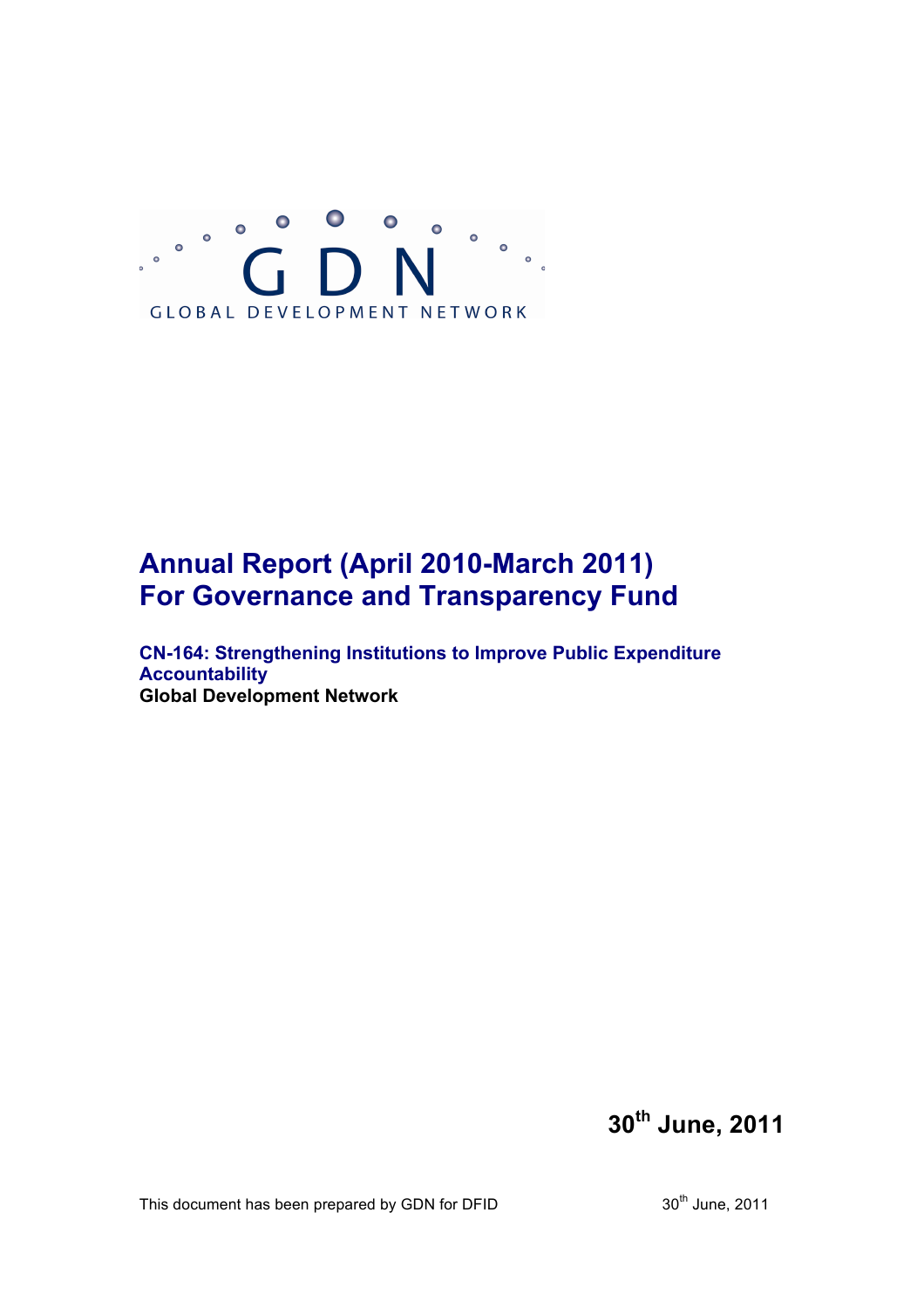### **Table of Contents**

**Annexes** (Please see zipped folder)

- Annex A1 Achievement Rating Scale
- Annex A2 Programme Logframe
- Annex A3 Annual Financial Report
- Annex A4 Material Produced
- Annex A5 Web Update
- Annex A6 Annual Work Plan for the following year
- Annex A7 Local Partners List
- Annex A8 Contacts List
- Annex A9 Short Articles about emerging impact
- Annex B1 Detailed Programme Budget for all project years
- Annex B2 Politically Sensitive Information
- Annex C1 Any Outstanding Issues
- Annex D1 List of Implementing Countries
- Annex E1 Risk Assessment Table
- Annex F1 Monitoring and Evaluation Schedule
- Annex G1 Activity to Outcome Indicators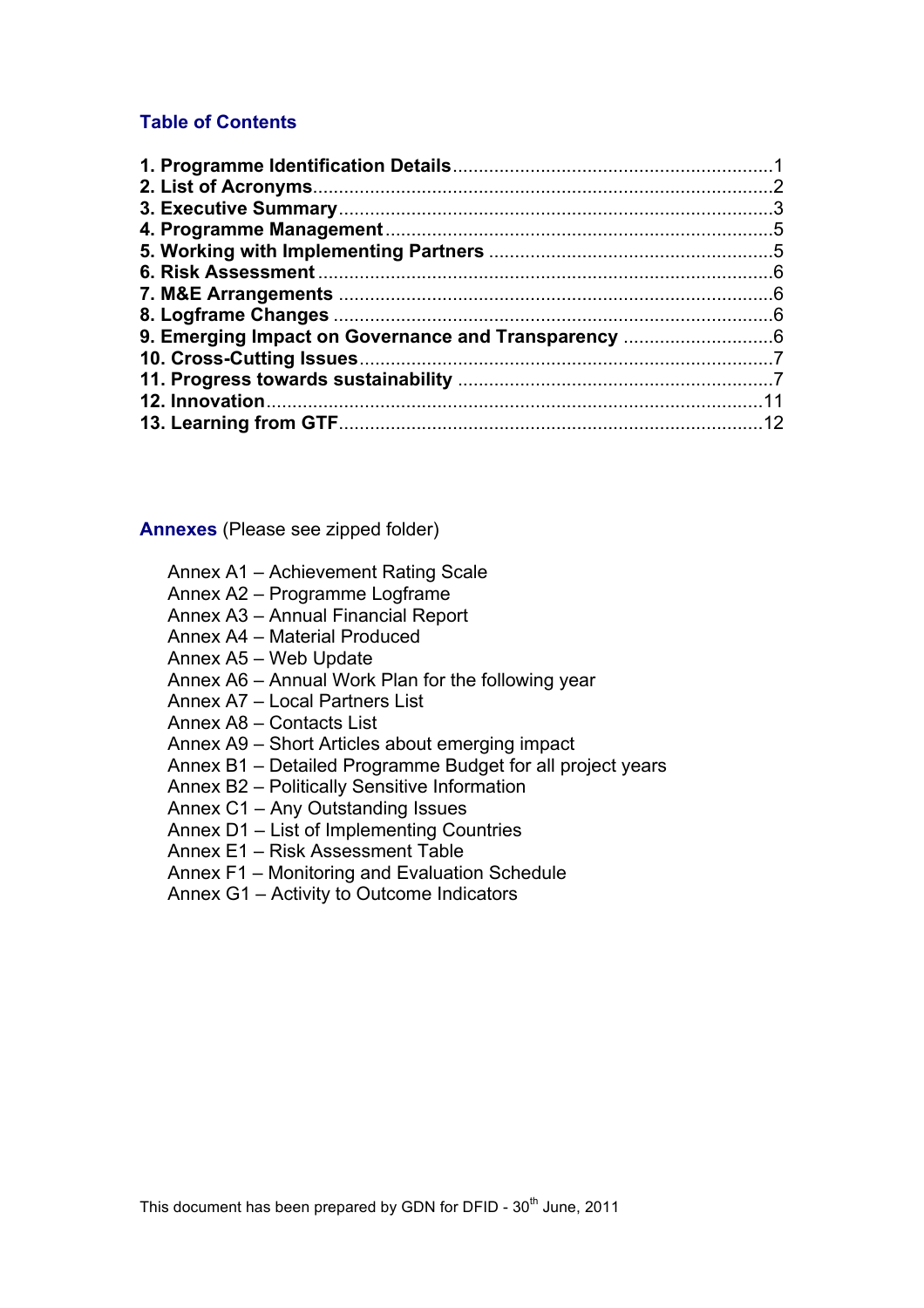| n. Frogramme identification Details<br><b>GTF Number</b> | <b>CN-164</b>                                                                                                                                                                                                                                                                                                                                                                                                                                                                                                                                                                                                                                                                                                                                                                                                                                                                                                                    |
|----------------------------------------------------------|----------------------------------------------------------------------------------------------------------------------------------------------------------------------------------------------------------------------------------------------------------------------------------------------------------------------------------------------------------------------------------------------------------------------------------------------------------------------------------------------------------------------------------------------------------------------------------------------------------------------------------------------------------------------------------------------------------------------------------------------------------------------------------------------------------------------------------------------------------------------------------------------------------------------------------|
| Short Title of Programme                                 | Strengthening Institutions to Improve Public                                                                                                                                                                                                                                                                                                                                                                                                                                                                                                                                                                                                                                                                                                                                                                                                                                                                                     |
|                                                          | <b>Expenditure Accountability</b>                                                                                                                                                                                                                                                                                                                                                                                                                                                                                                                                                                                                                                                                                                                                                                                                                                                                                                |
| Name of Lead Institution                                 | <b>Global Development Network</b>                                                                                                                                                                                                                                                                                                                                                                                                                                                                                                                                                                                                                                                                                                                                                                                                                                                                                                |
| <b>Start Date</b>                                        | 16/10/2008                                                                                                                                                                                                                                                                                                                                                                                                                                                                                                                                                                                                                                                                                                                                                                                                                                                                                                                       |
| <b>End Date</b>                                          | 30/06/2013                                                                                                                                                                                                                                                                                                                                                                                                                                                                                                                                                                                                                                                                                                                                                                                                                                                                                                                       |
| <b>Brief Summary of</b><br>Programme:                    | The project aims to improve development outcomes<br>by increasing the effectiveness with which<br>governments allocate and use their resources. It will<br>strengthen the analytical underpinnings of the policy<br>debates around public expenditure priorities and their<br>impact, thus improving the governance of public<br>service delivery in three sectors in 15 countries.<br>Through this approach, the project intends to achieve<br>the following key outcomes:<br>Expanded institutional capacity for public<br>expenditure monitoring and analysis, development<br>of policy alternatives and constructive engagement<br>in a peer-learning environment;<br>Increased use of evidence-based policy<br>alternatives in the social sectors; and<br>Internationally comparable information on public<br>$\bullet$<br>expenditures, incidence (who benefits),<br>effectiveness and policy alternatives that will begin |
|                                                          | to build benchmarks for quality of public spending.                                                                                                                                                                                                                                                                                                                                                                                                                                                                                                                                                                                                                                                                                                                                                                                                                                                                              |
| List all countries where<br>activities have taken place  | Annex D1                                                                                                                                                                                                                                                                                                                                                                                                                                                                                                                                                                                                                                                                                                                                                                                                                                                                                                                         |
| Target groups and wider<br>beneficiaries                 | Direct beneficiaries are the 15 selected research<br>institutions whose research and communication<br>capacities will be built for providing rigorous<br>evidence-based policy options for public expenditure<br>management. Indirect beneficiaries include<br>government officials, civil society organisations,<br>academic institutions and citizens of the 15 partner<br>countries who would gain from these research-based<br>policy options and in-turn better allocation of public<br>expenditures in their countries.                                                                                                                                                                                                                                                                                                                                                                                                    |
| Persons who prepared this<br>report                      | Ramona Angelescu Naqvi, Savi Mull and Pooja Sarin<br><b>Global Development Network</b><br>Second Floor, West Wing, ISID Complex<br>Plot Number 4, Vasant Kunj Institutional Area<br>New Delhi-110 070, INDIA<br>Tel: +91 11 2613 9494 / 4323 9494<br>Email: rangelescu@gdnet.org; smull@gdnet.org;<br>psarin@gdnet.org                                                                                                                                                                                                                                                                                                                                                                                                                                                                                                                                                                                                           |

# **1. Programme Identification Details**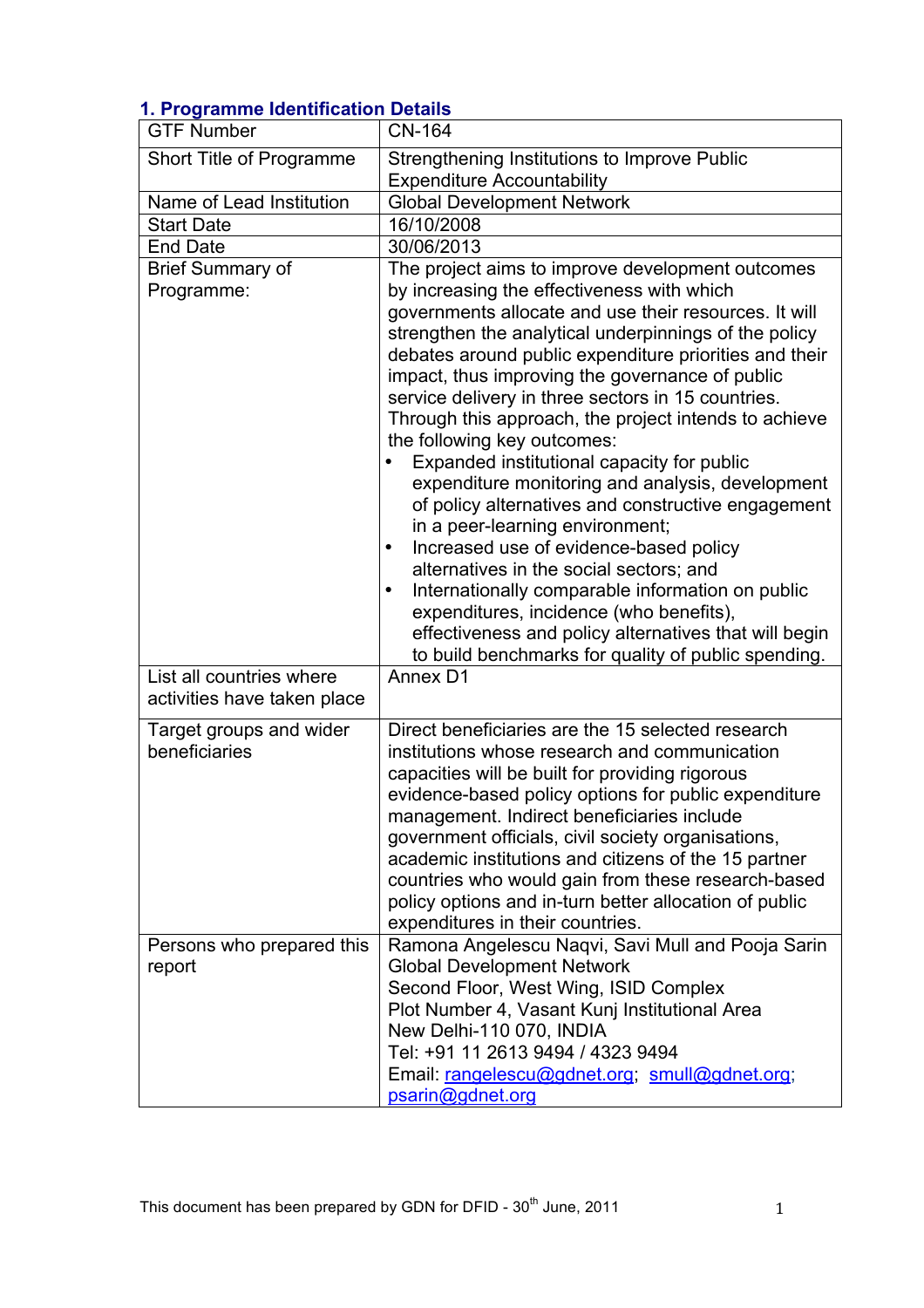# **2. List of Acronyms**

| <b>AERC</b>      | African Economic and Research Consortium                   |
|------------------|------------------------------------------------------------|
| <b>AST</b>       | Advanced Social Technologies, Armenia                      |
| <b>BIA</b>       | <b>Benefit Incidence Analysis</b>                          |
| <b>CBPS</b>      | Centre for Budget and Policy Studies, India                |
| <b>CCT</b>       | <b>Conditional Cash Transfers</b>                          |
| <b>CEA</b>       | <b>Cost-Effectiveness Analysis</b>                         |
| <b>CEDS</b>      | Center for Economics and Development Studies,              |
|                  | Indonesia                                                  |
| <b>CIPPEC</b>    | Center for the Implementation of Public Policies           |
|                  | Promoting Equity and Growth, Argentina                     |
| <b>CIUP</b>      | Research Center of the University of the Pacific, Peru     |
| <b>CRC</b>       | Center for Research and Communication, Philippines         |
| <b>CSEA</b>      | Center for the Study of the Economies of Africa, Nigeria   |
| <b>CSO</b>       | <b>Civil Society Organisation</b>                          |
| <b>DFID</b>      | Department for International Development, U.K              |
| <b>EADN</b>      | <b>East Asian Development Network</b>                      |
| <b>EERC</b>      | <b>Economics Education and Research Consortium</b>         |
| <b>EGAP</b>      | <b>Graduate School of Public Administration and Public</b> |
|                  | Policy, Mexico                                             |
| <b>EPRC</b>      | Economic Policy Research Centre, Uganda                    |
| <b>ESRF</b>      | Economic and Social Research Foundation, Tanzania          |
| <b>FUNDESA</b>   | Fundación para el Desarrollo de Guatemala, Guatemala       |
| <b>GDN</b>       | <b>Global Development Network</b>                          |
| <b>IDB</b>       | Inter-American Development Bank                            |
| <b>IEA</b>       | Institute of Economic Affairs, Kenya                       |
| <b>IGG</b>       | <b>Inspector General of Government</b>                     |
| <b>ISODEC</b>    | Integrated Social Development Centre, Ghana                |
| <b>KHTP</b>      | Karnataka Health Promotion Trust                           |
| M&E              | <b>Monitoring and Evaluation</b>                           |
| MP               | <b>Members of Parliament</b>                               |
| <b>MTR</b>       | <b>Mid-Term Review</b>                                     |
| <b>NGO</b>       | Non-Governmental Organisation                              |
| <b>NORC</b>      | <b>National Opinion Research Center</b>                    |
| <b>OKF</b>       | Open Knowledge Foundation                                  |
| <b>PBA</b>       | <b>Program Budgeting Analysis</b>                          |
| <b>PEM</b>       | <b>Public Expenditure Management</b>                       |
| <b>PMT</b>       | <b>Project Management Team</b>                             |
| <b>PRAD</b>      | Policy Research and Development, Nepal                     |
| R <sub>4</sub> D | <b>Results for Development</b>                             |
| TA               | <b>Technical Advisor</b>                                   |
| <b>US</b>        | Unnayan Shamannay, Bangladesh                              |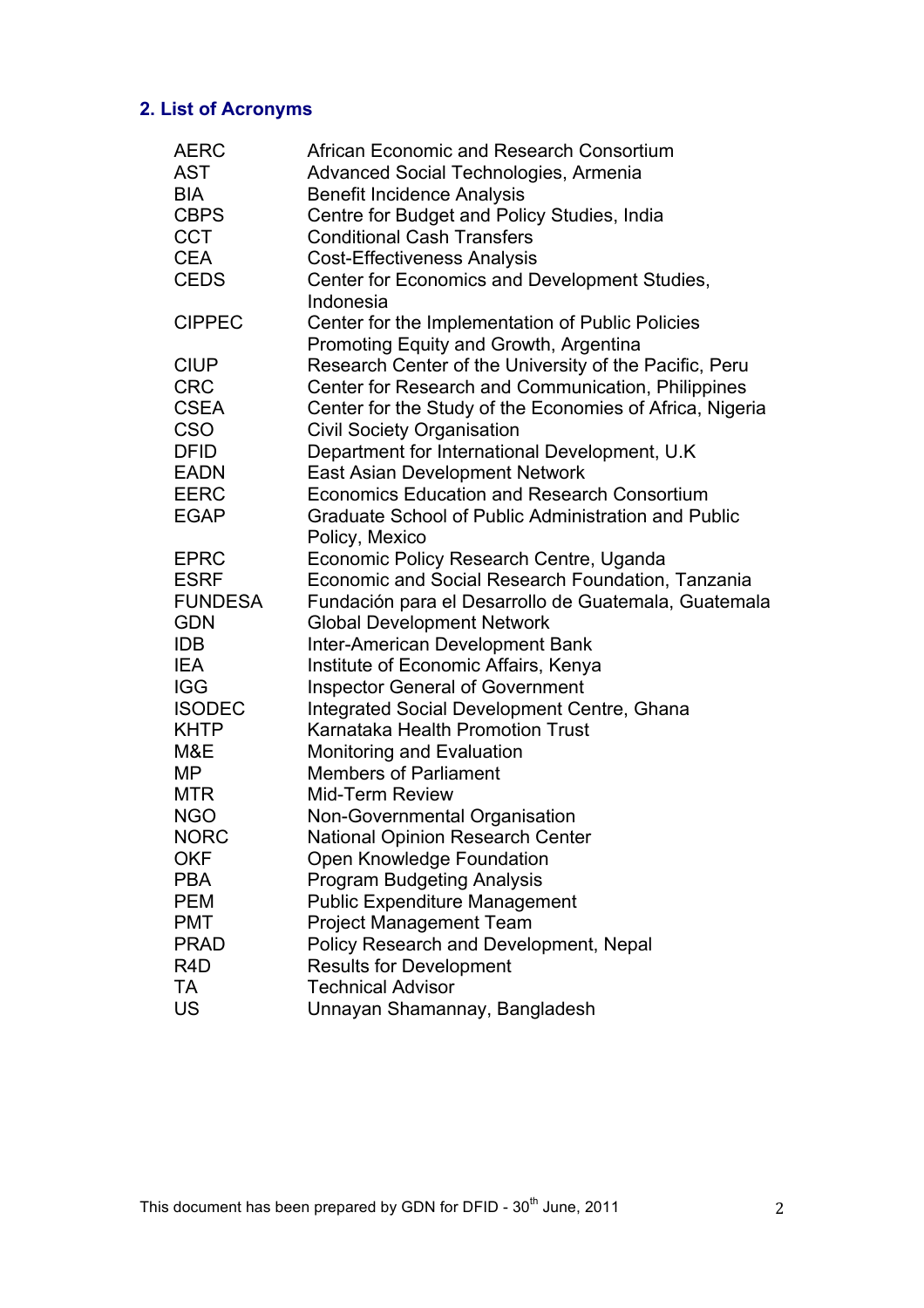#### **3. Executive Summary**

The five-year project *'Strengthening Institutions to Improve Public Expenditure Accountability'* builds the capacities of 15 partners in 15 developing countries to monitor and analyse public expenditure options, processes and impacts (in sectors of high significance to human development–education, health and water), to engage with policymakers by providing evidence of efficiency, equity and costs of public spending for enhanced public service delivery.

During the reporting period various activities have been undertaken to strengthen the capacities of the partners as well as to further increase the impact of the project. An external and independent Mid-Term Review (MTR) has been carried out to assess the progress of the project and the extent of its achievements against objectives till March, 2011.

#### *Capacity Building*

Institutional development of partners has occurred and will continue to take place during the project. All partners have unanimously reported that they have increased their capacities by gaining knowledge of new tools to analyse public policies. According to the MTR, 'participants believe they have strongly increased their analytic capacity in the areas where the project has focused its activities.'

While the project has provided Economic and Social Research Foundation (ESRF) with a strong platform to engage in long-term government expenditure analysis and accountability in Tanzania, for Fundación para el Desarrollo de Guatemala (FUNDESA), it has build their capacity to create a new programme (Guatemala's Transparency Programme for Social Investment) on transparency for monitoring services in the three sectors in Guatemala.

To further increase the capabilities of the partners, additional grants have been given to eight partners on merit bases to strengthen their dissemination activities and enable them to undertaken extensions to the analysis. Sectoral experts have been engaged as Technical Advisors (TAs) to provide additional technical mentoring. Building on the recommendations of the MTR, the Project Management Team (PMT) has partnered with Commsconsult, UK and GDNet, to formulate a research communications training strategy to support the partners in disseminating their results to policymakers and stakeholders.

#### *Sustaining Outputs and Outcomes*

The project's sound technical capacity building (mentoring and capacity building workshops) component has been strengthened by the crossfertilisation and learning component (peer-reviews and regional workshops). Both components have encouraged extensive networking and peer-learning. The Global Development Network (GDN) has also provided platforms to partners to disseminate their results at regional forums. Some partners are even engaging with others beyond the project by inviting them to present at seminars and conferences<sup>1</sup>. Few have even made training modules and tools available in the public domain, supporting knowledge sharing.

#### *Networking and collaboration*

In order to increase the likelihood of influencing policy in the three sectors, many partners have entered into leveraging partnerships and collaborations

<sup>|&</sup>lt;br>1 <sup>1</sup>The Latin American partners were invited to participate in conferences held by FUNDESA, Guatemala and EGAP, Mexico. CBPS, India was invited to participate in a PEM-related seminar held by CEDS, Indonesia.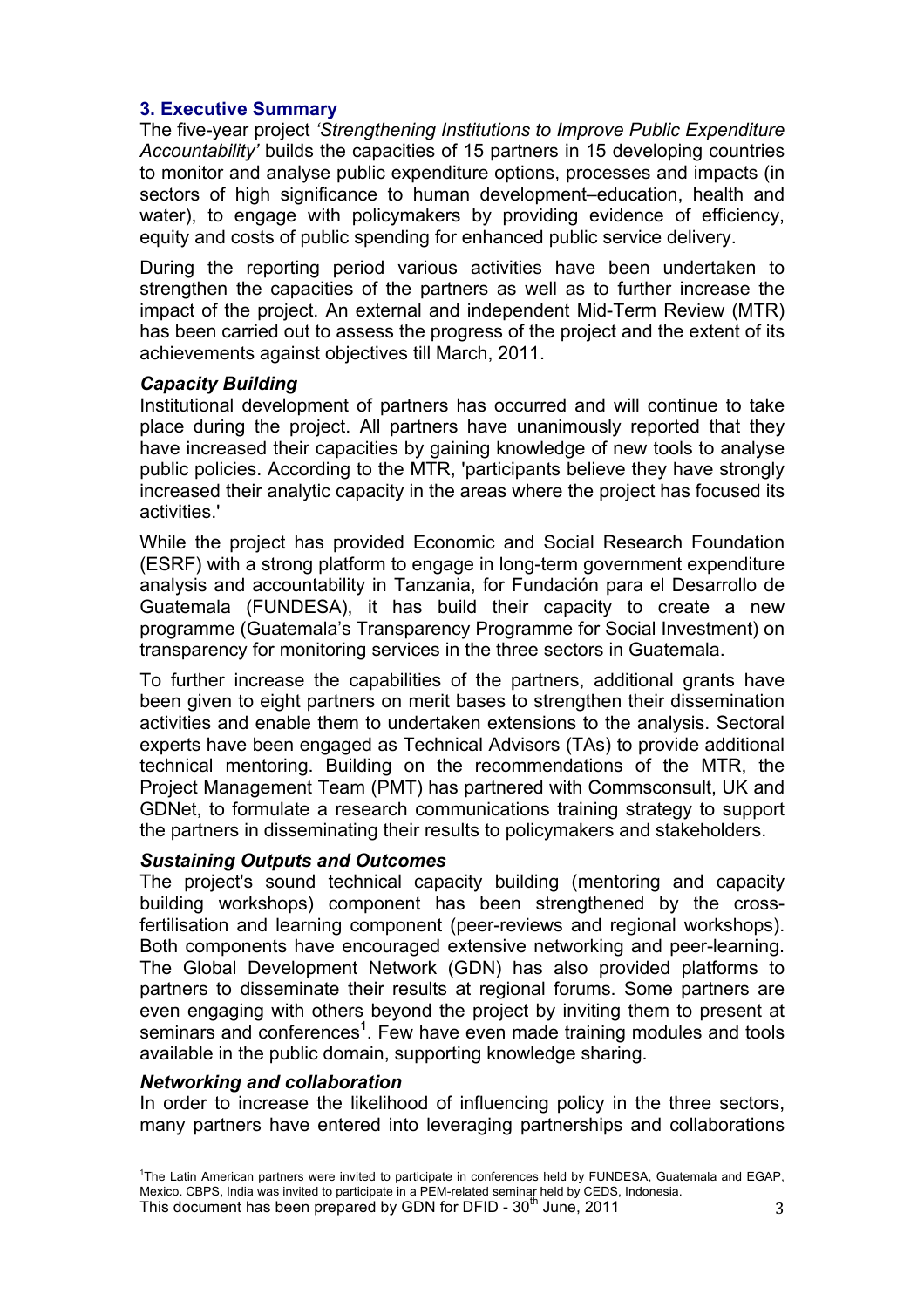with like-minded Non-Governmental Organisations (NGOs), Civil Society Organisations (CSOs) and coalitions. Interactions between Centre for Budget and Policy Studies (CBPS), India; Karnataka Health Promotion Trust (KHPT) and the Open Knowledge Foundation (OKF) have evoked positive response from stakeholders who continue to hold the research outputs from CBPS in high regard. Through the Economic Policy Research Centre (EPRC)- Inspector General of Government (IGG) partnership, it is envisaged that the annual report on corruption trends will be used to engage the public on addressing corruption issues in Uganda. These are only two of the many examples. The MTR states that 'there exists a strong opportunity for the partners to be able to sustain effective work in the public expenditure area.'

#### *Influencing Policy*

In the past year, partners have also made conscious efforts to engage with the media, policymakers, parliamentarians and ministry officials to disseminate their research findings. Center for the Implementation of Public Policies Promoting Equity and Growth (CIPPEC), Argentina has attempted to impact public opinion through newspaper articles, radio and TV interviews as well as specialised debates. Advanced Social Technologies (AST), Armenia; Policy Research and Development (PRAD), Nepal and EPRC, Uganda have contributed to the policy debates around Public Expenditure Management (PEM) by sharing policy briefs with CSOs and policymakers. EPRC, Uganda; ESRF, Tanzania; FUNDESA, Guatemala and Unnayan Shamannay (US), Bangladesh have also issued press releases incorporating findings of PEM analysis. Integrated Social Development Centre's (ISODEC's) programmes on public expenditure tracking transparency and accountability, of which this project is a part, have yielded positive impacts on the marginalised and vulnerable groups in Ghana. This is evidenced by the annual improvement in government's budgetary system. The MTR reports 'partners were seen [by the Policy Community] as focusing on issues of high priority, being valuable sources of information and providing helpful policy recommendations.'

#### *Innovation and Learning from GTF*

The project's innovation has been recognised by the MTR when it states that 'the GDN project is implementing a genuinely innovative project.' At the midpoint, key learnings have also been identified. The time at which partners engage with policymakers, media and civil society has been recognised as an important factor to ensure higher likelihood of research uptake. The tremendous opportunity for cross-country learning, using benchmarks and references, has been identified as a tool in getting media attention and influencing policymakers. The positive approach with which partners engage with policymakers has also been recognised as essential in ensuring the bridge between research and policy. These are just some of the many learnings from the project.

#### *Risks*

While many partners have strengthened their teams to include sector-specific researchers and communication staff, high staff turnover at few partner institutions continues to be a major risk; along with challenges in accessing data for analysis. The PMT is working closely with these teams, providing them with additional technical assistance and rigorously monitoring their progress.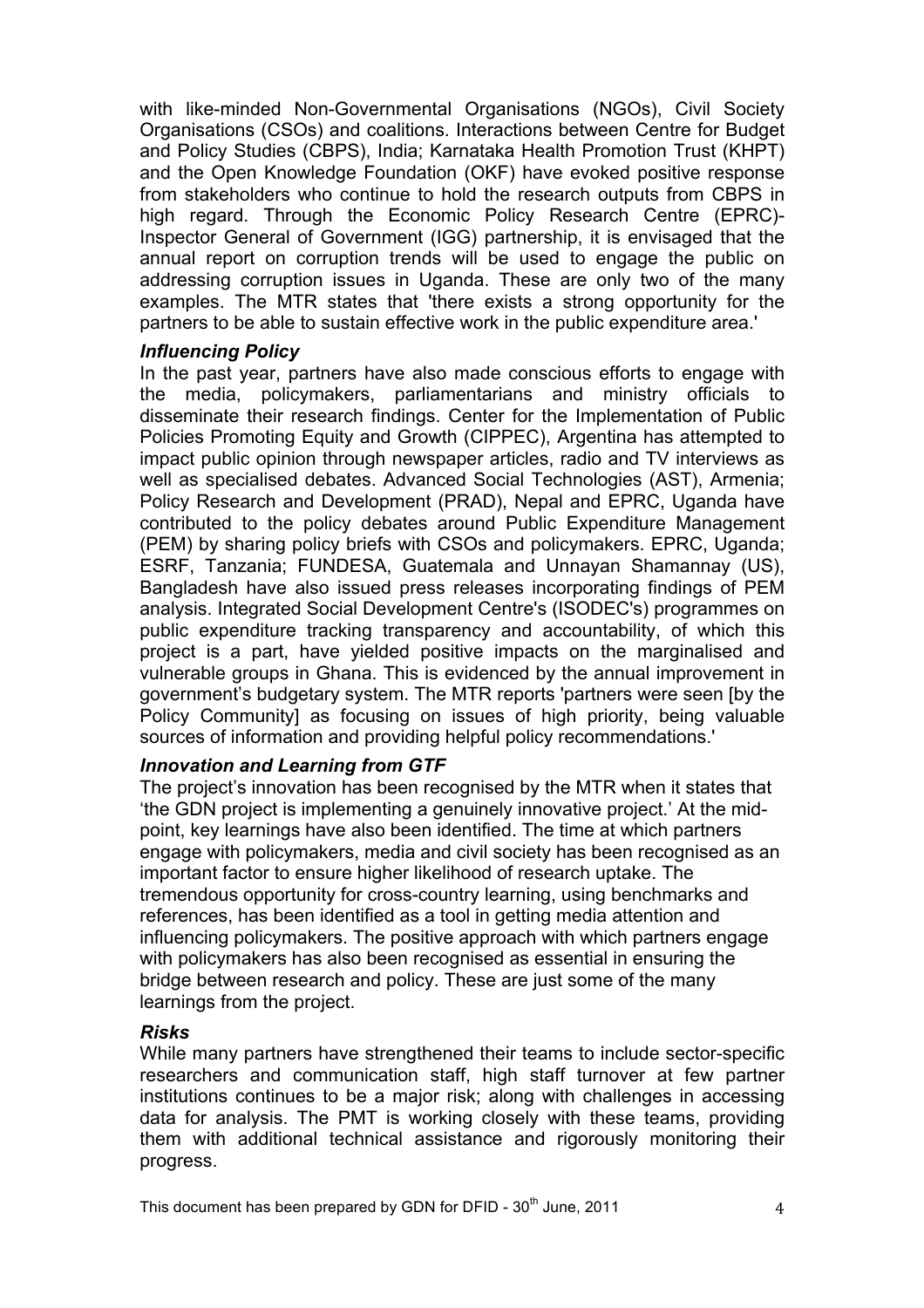#### **4. Programme Management**

There has been a relatively small change in the PMT since last year. Mr. Nicholas Burnett, Managing Director at the Results for Development institute (R4D), has joined the PMT, and in his role provides strategic guidance to the project and is an advisor on education.

Sectoral experts, working as TAs have been brought in to provide additional technical mentoring to partners. The panel includes Dr. Lyn Squire, consultant and expert on the education and health sectors; Dr. Anil Deolalikar, Professor of Economics and Associate Dean of Social Sciences at the University of California Riverside, and expert on the health sector; and Dr. Dale Whittington, Professor at the University of North Carolina and expert on the water sector. Dr. Charles Griffin, consultant, is the Lead Technical Advisor for the project. Depending on their needs, partners are in direct contact with the TAs and often seek their guidance on strengthening their analyses. The PMT is copied on all communications between the partners and the TAs. One of the TAs (Dr. Lyn Squire) is also a member of the project Steering Committee.

Dr. Ana Corbacho from the Inter-American Development Bank (IDB) has replaced Dr. Mario Marcel who is no longer a member of the Steering Committee after his exit from the IDB.

In partnership with Commsconsult, UK and GDNet, the PMT is in the process of formulating a research communications training strategy to further build the capacities of the partners to engage effectively. A workshop on research communications was held in Mombasa in June, 2010 for partners from Africa.

An external and independent MTR was carried out by the National Opinion Research Center (NORC) to assess the progress of the project and the extent of its achievements against objectives till March, 2011. The review particularly highlighted the competency with which the PMT has managed the project todate. The bi-monthly Skype/conference/Webex with the partners has enabled the PMT to stay up-to-date with their progress and discuss relevant technical and project management related matters.

Remaining personnel responsible for overall management and Monitoring and Evaluation (M&E) functions remain the same as indicated in the previous Annual Report of June, 2010.

#### **5. Working with Implementing Partners**

As the project enters the next phase of analysis, some partners (Armenia, Indonesia and Tanzania) have expanded their teams to include sector-specific researchers. The teams from Bangladesh, India and the Philippines have also strengthened their staff on communications to support effective disseminate of research results to policymakers and stakeholders.

Partners from Ghana, Nigeria and Uganda have witnessed considerable changes in their research teams owing to high staff turnover due to career advancements and moves to pursue higher studies. This has affected their ability to meet deadlines and quality of reports. The PMT is working closely with these teams, providing them with additional technical assistance and rigorously monitoring their progress.

Additional grants have been given to eight partners (Argentina, Armenia, Bangladesh, Guatemala, India, Mexico, Philippines and Peru) to undertake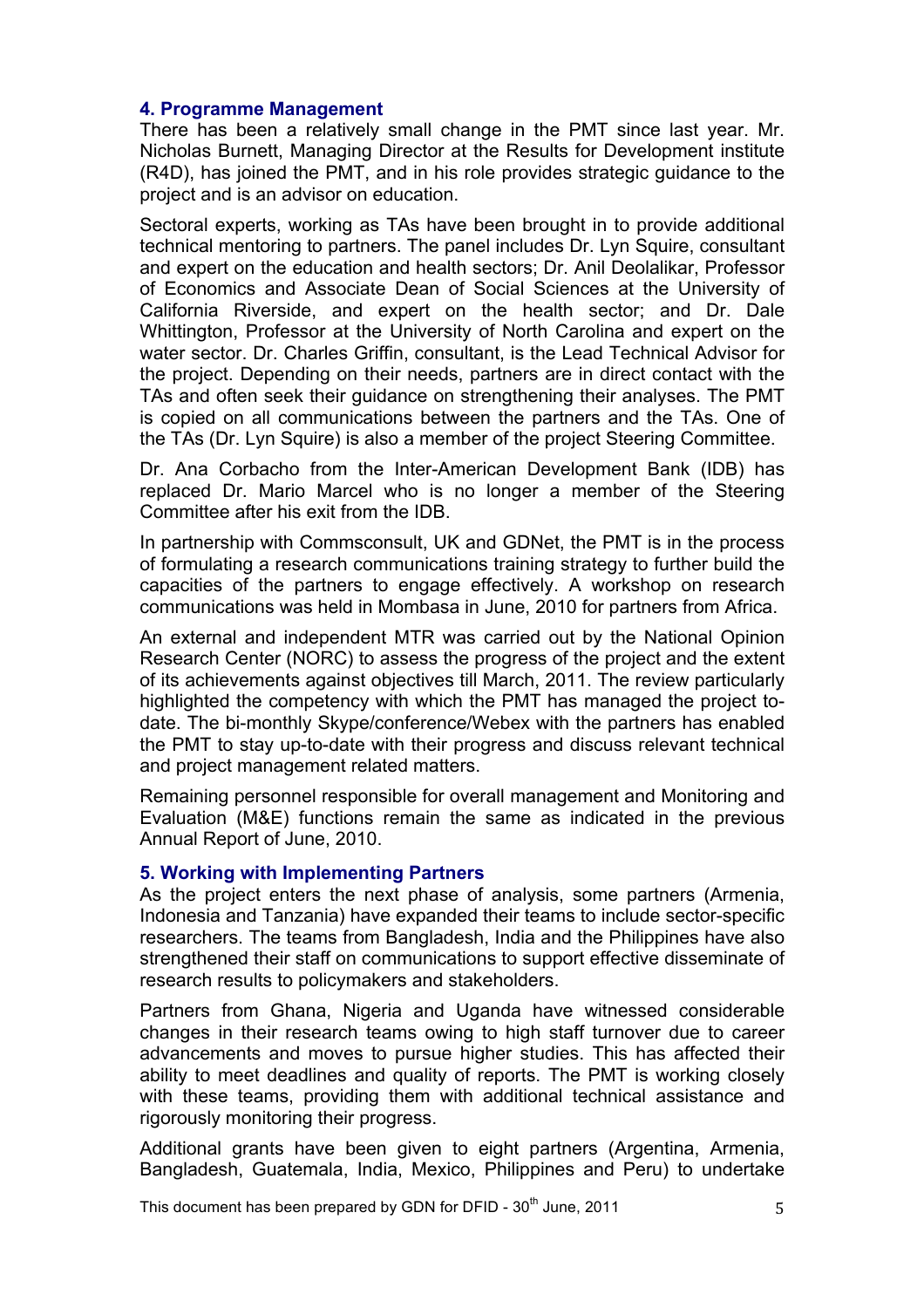extensive dissemination activities and relevant extensions to the public expenditure analysis. These grants have been awarded on merit bases.

#### **6. Risk Assessment**

GDN has updated the risk assessment table (external and internal) as stated in the previous Annual Report of June, 2010. Staff turnover at partner institutions and challenges in accessing data for analysis have been major risks. Annex E1 lists the risks in order of importance and the corresponding possible mitigation measures during the project duration.

#### **7. M&E Arrangements**

The project has an integrated M&E plan which has helped in tracking changes over time, managing the project outputs, reassessing priorities and reporting to stakeholders.

- A **Baseline Assessment Report** was submitted to the Department for International Development (DFID) in November, 2009;
- A **Monitoring Survey** of the partners, assessing the changes in partner institutions related to capacity built, was completed in September, 2010;
- Subsequent to a request by DFID, an **MTR** of the project was undertaken from October, 2010 to February, 2011 that followed the guidelines provided by DFID. The MTR provided an independent assessment on the progress and performance at the mid-point of the project, measured and reported on achievements and documented early signs of change and impact. Most importantly, it also indicated adjustments that needed to be made to contribute to the success of the project. Results from the Monitoring Survey were submitted along with the MTR and GDN Management's Response to the report. DFID **concurred with the findings and recommendations of the MTR** and highlighted its thoroughness and quality, which was deemed to have provided them with a comprehensive and insightful evaluation of the project. The recommendations have also provided an opportunity for the project to ensure continuous learning and to address priority areas for remainder of the project, such as benchmarking across countries, enhancing and undertaking systematic efforts on research communications.

In order to accommodate the changes in the M&E timeline, a further revision has been made to the M&E schedule (please refer to Annex F1):

- Second Monitoring Survey will be conducted between September, 2011 and February, 2012 and the report will be submitted in March, 2012;
- Final Endline Evaluation will commence in November, 2012 and the report will be submitted in June, 2013.

GDN confirms that there has been no significant change in the M&E personnel. M&E activities have been and will be independently undertaken by NORC, the external M&E agency.

#### **8. Logframe Changes**

No changes have been made to our logframe.

#### **9. Emerging Impact on Governance and Transparency**

As highlighted in the MTR, at the mid-point of implementation (two and a half years), the project has 'gained momentum' as the 'project impacts are just emerging as one expects given the nature of the project intervention and the rhythm of government decision-making on policy changes.' Partners have

This document has been prepared by GDN for DFID -  $30<sup>th</sup>$  June, 2011 6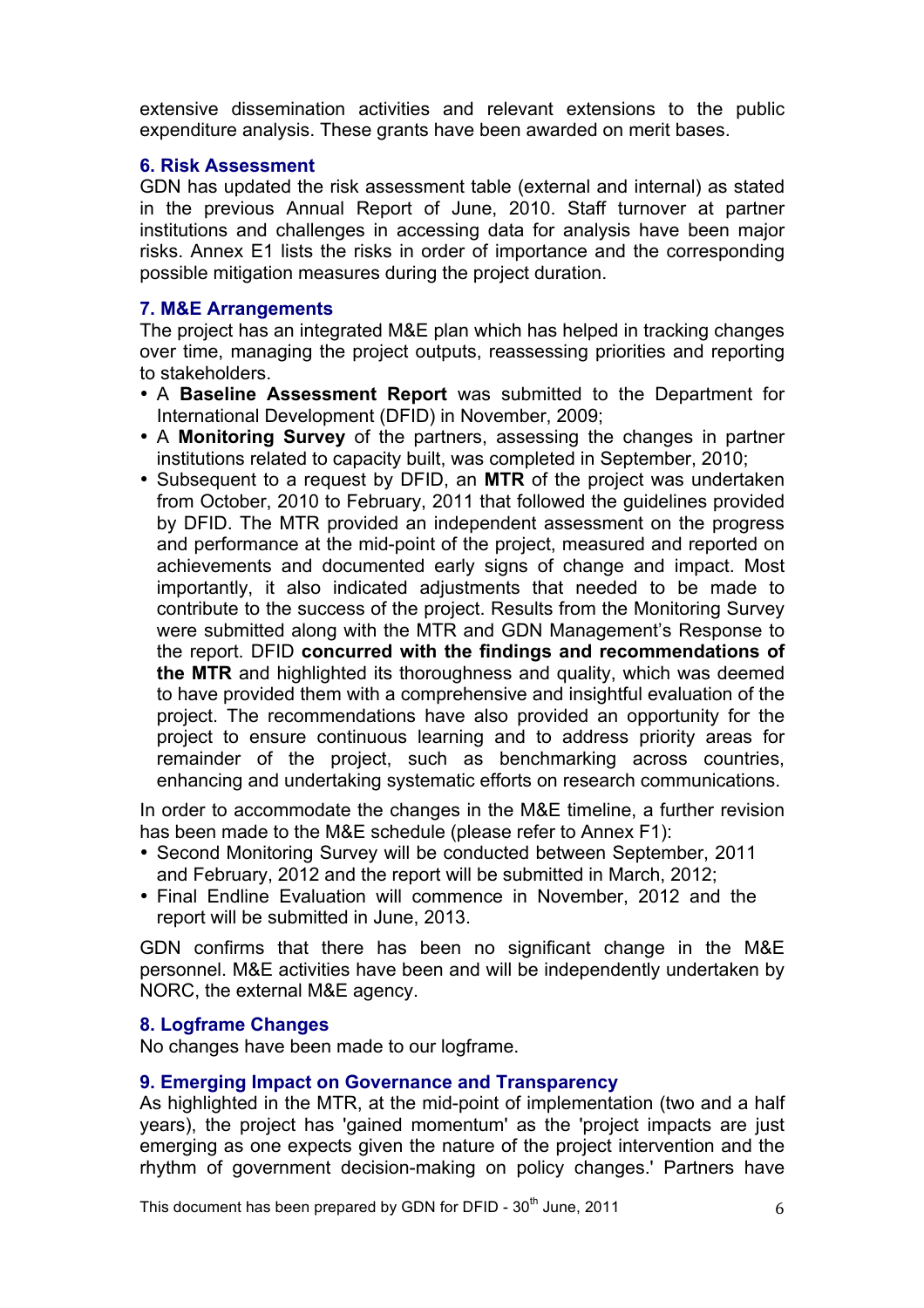presented their results from Program Budgeting Analysis (PBA) and Benefit Incidence Analysis (BIA), introducing methods that are not employed in policy discussions and shared them with government officials, CSOs and other stakeholders. These early activities are important for gaining acceptance of policy proposals based on PBA and BIA to local analysts as 'policymakers will only embrace policy recommendations if they can understand their underlying basis.' The two short articles given in Annex A9 relate to the emerging impact of the project in two countries-Armenia and Uganda.

#### **10. Cross-Cutting Issues**

The project is focussing on public expenditure monitoring and analysis in three key sectors of significance to human development. Policy recommendations to follow from the analysis will positively benefit public services for the economically disadvantaged sections of the society. The three types of analysis–PBA, BIA and Cost-Effectiveness Analysis (CEA) have provided analytical insights into support to public services and spending directed towards specific underprivileged groups and under-funded causes in education, health and water. For example, partners have engaged in assessing cost-effectiveness of school feeding programmes, malaria programmes, maternal and child health programmes, immunization programmes, health insurance programmes and HIV services. A few examples of partners focusing on cross-cutting issues are given below:

- Center for Economics and Development Studies (CEDS) is analysing costeffectiveness of HIV treatments for people living with HIV/AIDS, an epidemic in Indonesia that is amongst the fastest growing in Asia;
- FUNDESA, Guatemala is focussing on indigenous populations and poor families with children;
- AST, Armenia has laid emphasis on women by looking at the unequal distribution of antenatal services in rural areas;
- US, Bangladesh has focussed on programmes related to gender issues (gender ratio in primary level schooling) and environmental sustainability (environmental sanitation while looking at water supply and sanitation in the Coastal Belt Project); and;
- Center for Research and Communication (CRC), Philippines is focussing on children, youth, people with disabilities and the elderly (access to health insurance and water in the rural areas).

## **11. Progress towards sustainability**

#### *Capacity Building*

All partners have unanimously reported that they have gained new capacities - new tools to analyse public policies. The MTR confirms this statement when it states 'that there is no question that participants believe they have strongly increased their analytic capacity in the areas where the project has focused its activities.' A few examples are:

- CBPS, India; CEDS, Indonesia and Institute of Economic Affairs (IEA), Kenya have reported that skills and knowledge gained from this project will be useful while engaging with other projects of similar nature in the future;
- The project has provided ESRF, Tanzania with a foundation to engage in long-term government expenditure analysis and accountability. ESRF intends to scale-up by providing training and holding workshops for government institutions and other stakeholders;

This document has been prepared by GDN for DFID -  $30<sup>th</sup>$  June, 2011  $\qquad \qquad \qquad$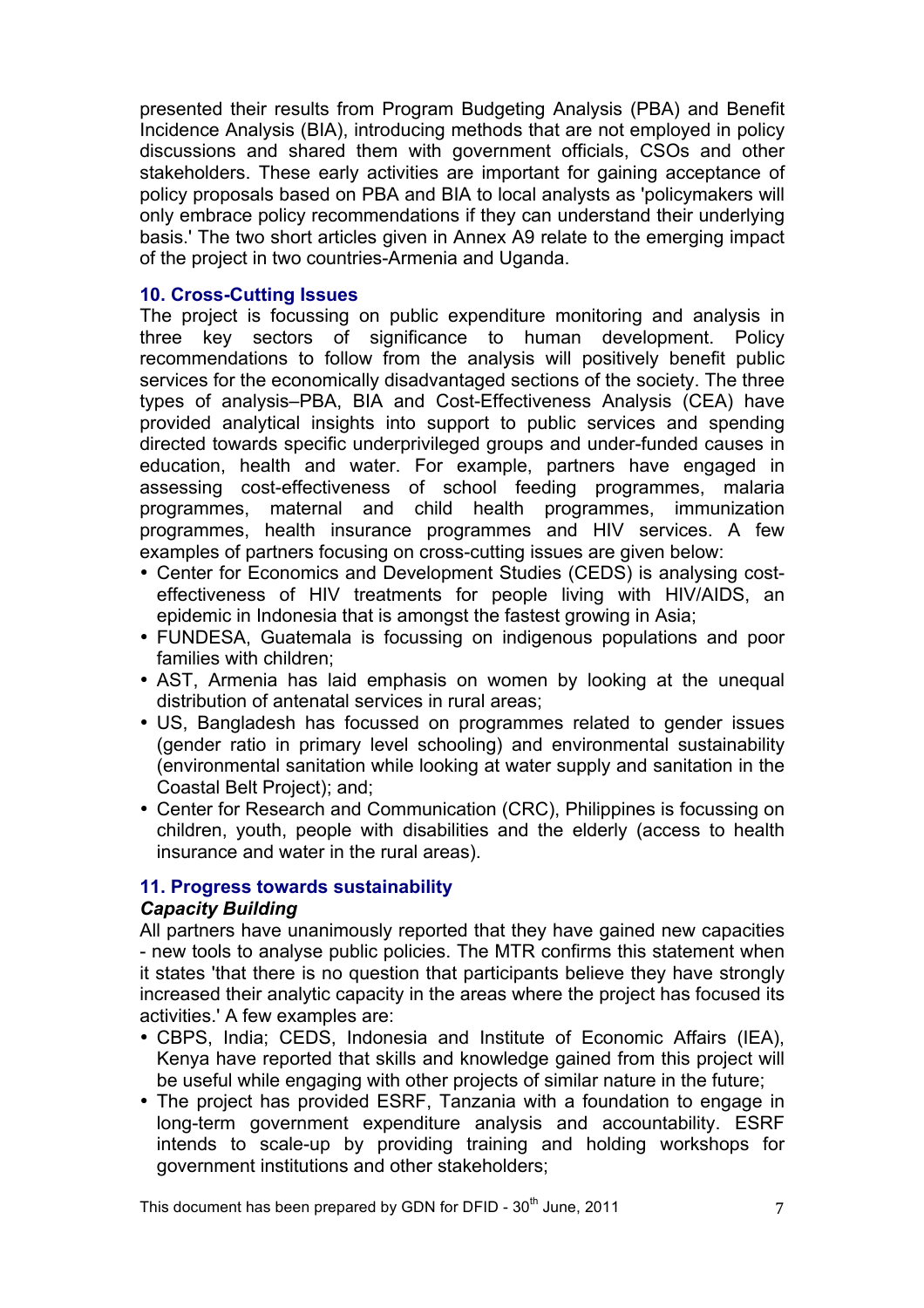- FUNDESA, Guatemala has created a new programme (Guatemala's Transparency Programme for Social Investment) on transparency for monitoring of education, health and water services in Guatemala. It is also exploring the possibility of creating a Social Investment Monitoring Office that will enhance its capabilities and institutionalise the evaluations of Conditional Cash Transfers (CCT), expanding analysis to nutrition sector;
- CRC Philippines, affiliated to the University of Asia and the Pacific and Graduate School of Public Administration and Public Policy (EGAP) at the Tecnológico de Monterrey University, Mexico have incorporated the analytic methods learnt through the project within their curricula. Few Masters students have also based their thesis on public expenditure monitoring.

Partners are sharing their longer term goals with the PMT for defining the importance of the project at their institutions. As mentioned earlier, GDN has given additional grants to eight deserving partners for strengthening their dissemination activities and conducting extensions to the analysis. While staff turnover has been a challenge faced by few partners, institutionalising PEM analysis will help sustain during and beyond the project. Few partners have also increased the staff capacity conducting analysis in the three sectors and in communications. The sections on Working with Implementing Partners (Section 5) and Risk Assessment (Section 6 and Annex E1) provide more details on the challenges and risks given the political space in the countries of implementation and institutional capacity of partners.

#### *Sustaining Outputs and Outcomes*

The project has a sound technical capacity building component (mentoring and capacity building workshops) which is strengthened by the crossfertilisation and learning component (through peer-reviews and regional workshops). Both components encourage extensive networking and peerlearning. Peer-reviews at regional workshops held in the last year have given a cross-country perspective to partners who have been able to build on lessons in other countries. Partners from Latin America, for example, have shared their experiences on CCT, a policy priority in the region. The project intranet site (http://gdn-pem.projectspaces.com/) has been a useful platform for sharing resources and materials related to PEM analysis.

GDN has also provided a platform to disseminate research findings of PBA and BIA regionally by inviting partners from the Africa region to present to a select group of researchers at the bi-annual African Economic Research Consortium (AERC) workshop in June, 2010. AST, Armenia has presented their findings at the Economics Education and Research Consortium's (EERC) conference in Ukraine in June, 2010 while CRC, Philippines and CEDS, Indonesia have shared their finding at the East Asian Development Network's (EADN) Annual Forum in Bangkok in August, 2010. Audience at these conferences have ranged from academicians, researchers and experts to key policymakers from the region.

Partners are continuously engaging with each other beyond the project by inviting researchers from the other partner teams to present in forums, conferences and participate in PEM related discussions. Few partners have also made training modules and tools available in the public domain, supporting knowledge sharing between interested researchers. Research Center of the University of the Pacific (CIUP), Peru has launched a national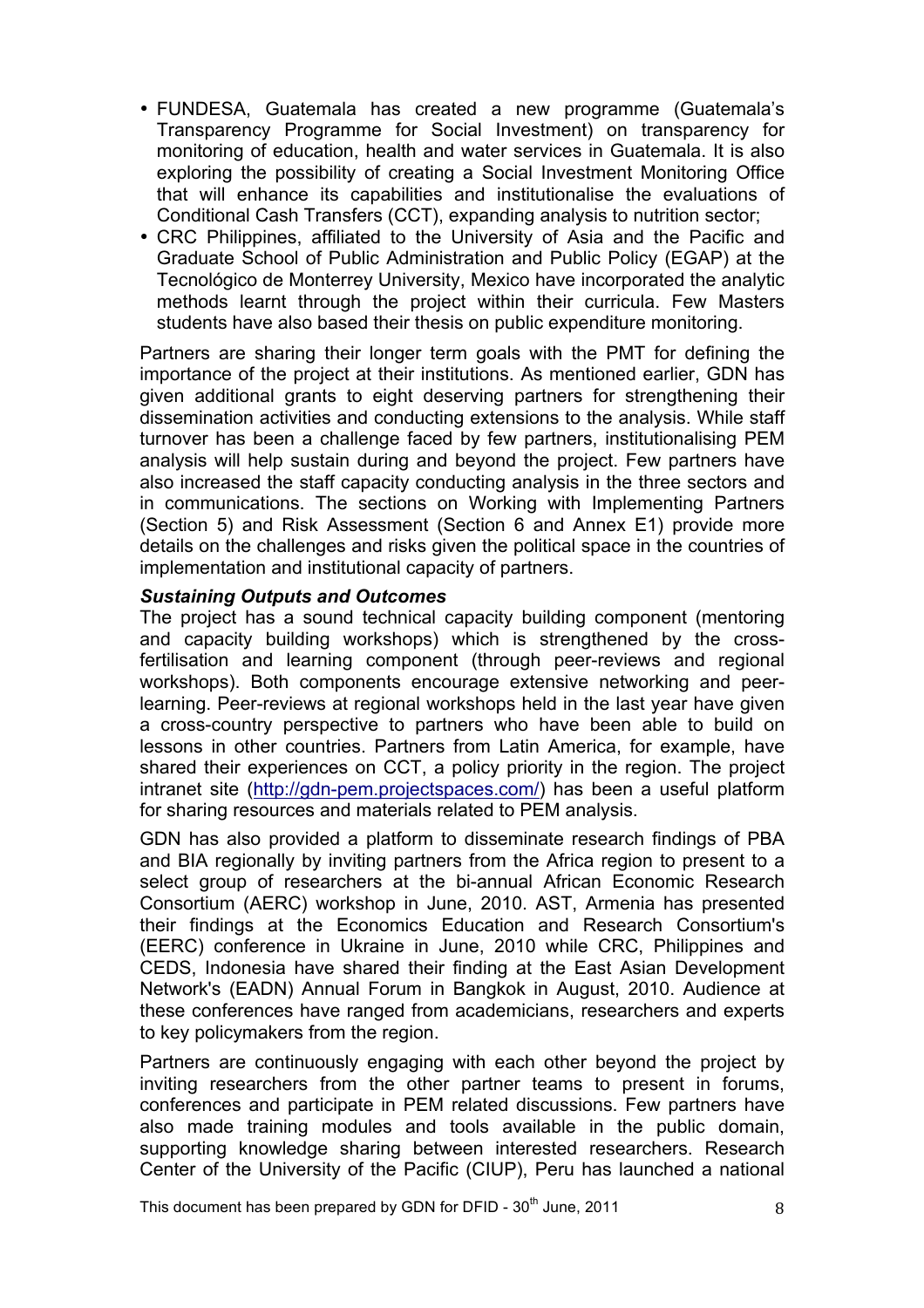contest that envisages to be a good vehicle to promote knowledge sharing among other like-minded organisations. It will help achieve sustainability as many more organisations working on sectors beyond health, education and water may learn how to engage in budget analysis in a meaningful way.

#### *Networking and collaboration*

In the Monitoring Report 2010, 'a surprisingly high (65) percent of partners said they work with a certain NGO network regularly or recruit a special set of NGOs for individual projects. The balance of partners, however, is much less engaged.' In order to increase the likelihood of influencing policy in the three sectors, many partners have entered into leveraging partnerships and collaborations with like-minded NGOs, CSOs and coalitions:

- CBPS, India has been working with stakeholders and implementers, like the KHPT, on sharing their results. CBPS is also working on the International Budget Project and managing the India-specific webpage on the Open Spending Website by the OKF. The interactions have evoked a positive response from stakeholders who continue to hold the research outputs from CBPS in high regard. Household surveys for the analysis have been undertaken in partnership with the Akshara Foundation;
- CEDS, Indonesia is creating a network across 34 districts in the West Java Province for gaining easier access to budget and household survey data;
- Center for the Study of the Economies of Africa (CSEA), Nigeria is building sustainable partnerships with government agencies and non-state actors. It is working with the National Primary Health Care Development Agency to provide support to the implementation of Primary Health Care in line with the National Health Policy. CSEA is also in discussion with the Agency on the possibility of scaling-up with expenditure incidence analysis in the health sector, and also with the Nigerian Economic Summit Group on public expenditure with the aim of introducing public expenditure accountability at both legislative and executive levels of the government;
- EPRC, Uganda is partnering with other institutions involved in public sector accountability and governance:
	- o It is partnering with the office of the IGG to initiate the annual Data Tracking Mechanism for corruption indicators. This initiative is part of Transparency International's Country Perception Index and the National Service Delivery survey on corruption in health, education, transport and public work sectors. Through the EPRC-IGG partnership, it is envisaged that the annual report on corruption trends will be used to engage the public on addressing corruption issues; and;
	- $\circ$  In conjunction with the UNICEF Uganda country office, the EPRC team has undertaken public expenditure tracking of local government funds in four districts of Uganda wherein presentation of results of the analysis to the District Executive Council to publicise major source of leakages of public funds at the local government level have been done. In the longer term, leveraging such institutional engagements will afford EPRC the opportunity to push forward the public sector accountability agenda, even beyond the project period.
- ISODEC, Ghana has collaborated with networks and coalitions working in the education sector such as the Ghana National Education Coalition, in Health with the Alliance for Reproductive Rights and in water with the National Coalition against Water Privatisation. Work around the thematic

This document has been prepared by GDN for DFID -  $30<sup>th</sup>$  June, 2011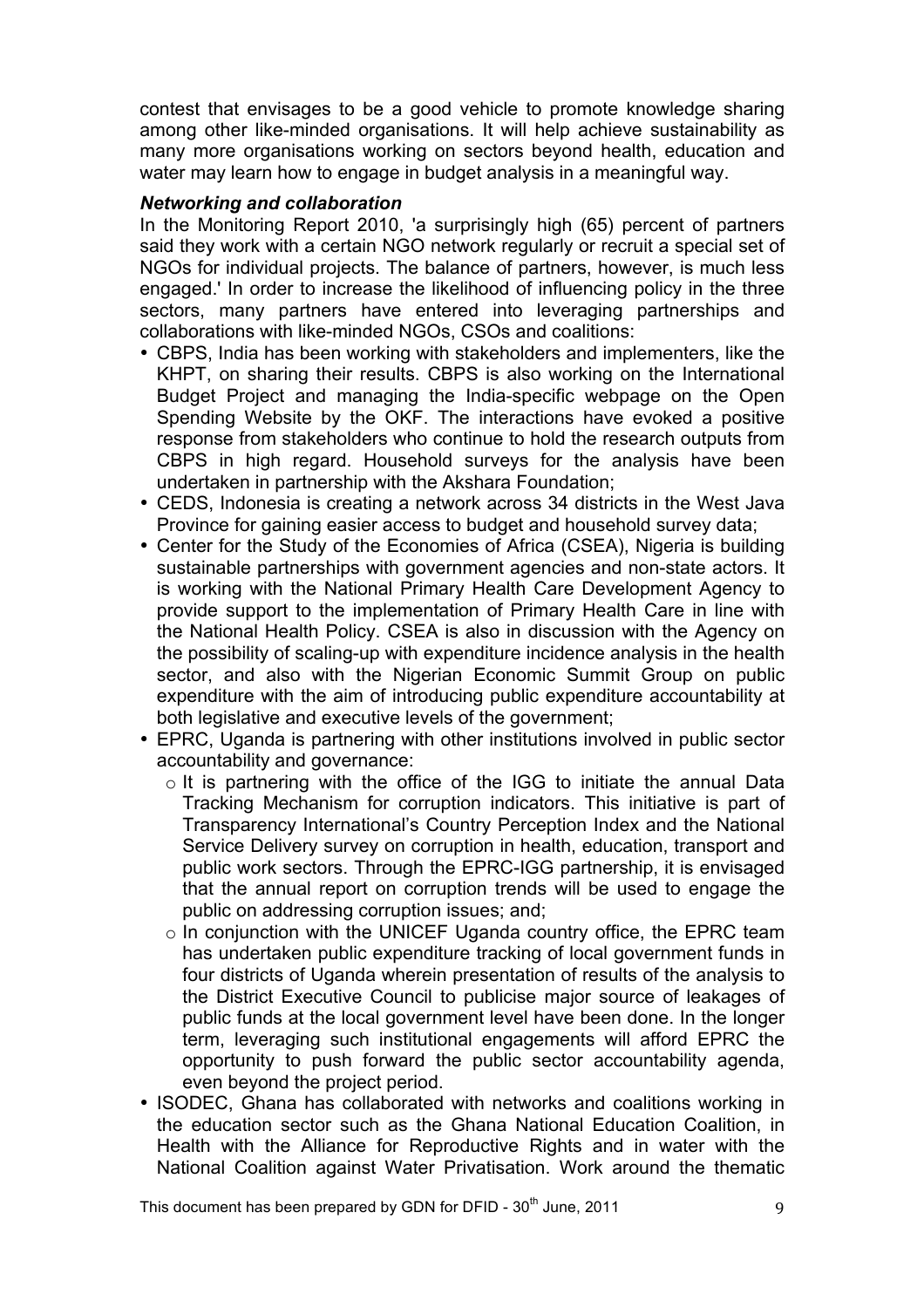areas by ISODEC's networks has generated public debates and discourse structures that will eventually strengthen and make the project sustainable;

• CIUP, Peru has developed a web-portal 'Eye on the Budget' (www.gastoenlamira.pe) which will provide public expenditure related information beyond the life of the project.

The MTR clearly states that 'there exists a strong opportunity for the partners to be able to sustain effective work in the public expenditure area.'

#### *Influencing Policy*

GDN recognises that within the democratic framework and political climates of the 15 different countries, there exists a complex set of interactions with policymakers, CSOs and bureaucrats determining any tangible impact on policies, transparency and accountability. These are beyond the control of GDN and the partners. As the lead project management unit, GDN monitors variations in project activities mindful of the country and institutional context and will report all variations to DFID. Over the past year, partners have made conscious efforts to engage with the media, policymakers, parliamentarians and ministry officials to disseminate PBA and BIA findings:

- CIPPEC, Argentina has attempted to impact public opinion through numerous newspaper articles, radio and TV interviews as well as specialised debates. It is considered to be a neutral and independent expert that has helped work with public officials in the education sector for a new law with special focus on teachers;
- CIUP, Peru is continuing to work on the health sector due to its close relationship with the political authorities. AST, Armenia; PRAD, Nepal and EPRC, Uganda have contributed to the policy debates around PEM by sharing policy briefs with CSOs and policymakers;
- EPRC, Uganda; ESRF, Tanzania; FUNDESA, Guatemala and US, Bangladesh have also issued press releases incorporating findings of the PEM analysis. ESRF, Tanzania was interviewed by the government owned TV and radio wherein they shared findings with the public and highlighted recommendations. EPRC, Uganda was interviewed by Channel Africa;
- ISODEC, Ghana's programmes on public expenditure tracking transparency and accountability, of which this project is a part, have yielded positive impacts on the marginalised and vulnerable groups in Ghana. This is evidenced by the annual improvement in the government's budgetary system. For instance, Ghana has shown remarkable improvement in the Open Budget Transparency Index; from a rank of 50 percent in 2008 to 54 percent in 2010. Currently, Ghana tops the list in the West African Subregion on budget transparency;
- PRAD, Nepal held a training programme for 58 Constituent Assembly members in partnership with the World Bank for educating the members on the budget, its processes and the role of different agencies including the Parliamentary Committees;
- CEDS, Indonesia has been involved as an adviser (both formally and informally) to the provincial government that helps push for policy changes by sharing results beyond academic circles; and;
- CBPS, India has entered into sector specific alliances with CSOs to align research and inform debates that can improve service delivery within each sector. CBPS is collecting budget data on Gram Panchayats (local selfgoverning bodies) and the municipal bodies and analysing it to simplify the

This document has been prepared by GDN for DFID -  $30<sup>th</sup>$  June, 2011  $10<sup>th</sup>$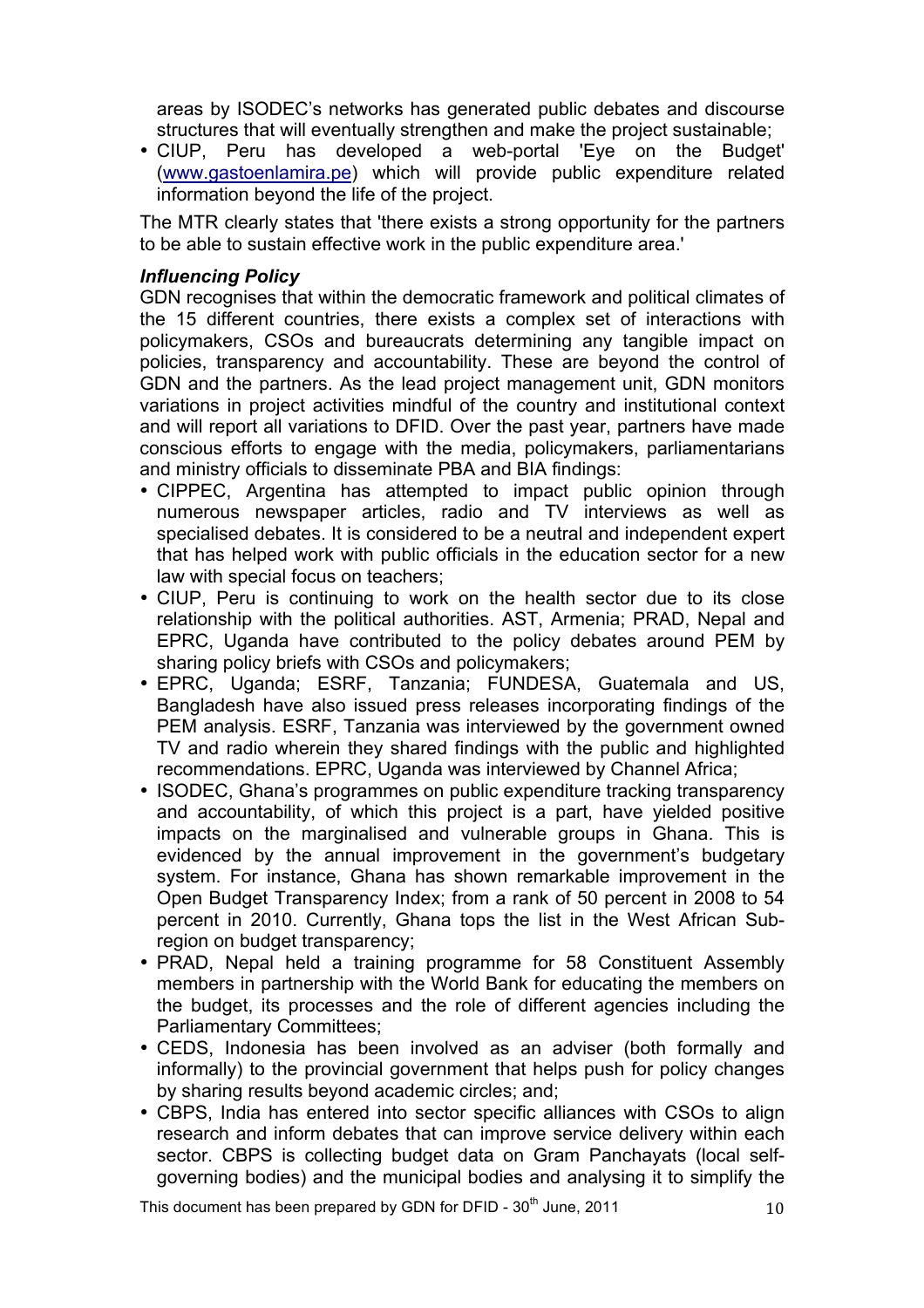data in a way that it can be used by the citizens. It is also engaging with the local officials and elected representatives through trainings and workshops, providing them with information on the state of the budget and trends in expenditures, which builds the capacity of the elected representatives in budget processes and the use of the budget as an effective tool for decentralisation.

The MTR reports that 'partners were seen [by the Policy Community] as focusing on issues of high priority, being valuable sources of information and providing helpful policy recommendations.' These questions are on the very heart of the policy research institutions' work and speak very well for them. Additionally, the MTR also stated that the results of the Policy Community<sup>2</sup> Survey indicated a positive but small change in policy communities' perceptions of partners' performance as sources of useful information, research and recommendations, and in having a positive impact on public policy programme administration. 'There was a significant change in the perceived impact they are having on government accountability for expenditure quality.'

GDN is formulating a comprehensive project-level communications strategy that will further support the partners in dissemination of the policy recommendations that require substantial outreach and consultations with different political and non-political actors.

#### **12. Innovation**

The MTR states 'that the GDN project is implementing a genuinely innovative project. Its implicit paradigm can be defined as consisting of the five elements. While none of these is unique to this project, the project is succeeding in employing them effectively together. The elements are: a solid conceptual framework, recruitment of organisations with a clear interest in the project's somewhat demanding approach; highly structured technical assistance that is immediately applied to local issues; strengthening advocacy to constructive engagement; and, peer-learning.<sup>3</sup>

#### *Project Experience:*

As mentioned in the previous Annual Report of 2010, the project has several innovative features, which have been substantiated by the MTR:

- Solid Conceptual Framework: In contrast to many technical assistance interventions, the project is underpinned by a solid conceptual framework, supported with rigorous empirical evidence for conducting public expenditure analysis;
- Highly Structured Technical Assistance that Is Immediately Applied to Local Issues: The project is training partners in four key types of PEM analysis: PBA, BIA, CEA and policy simulations. Each partner is required to apply each analytic technique to three sectors: health, education, and water. Draft reports are reviewed by sector specialists (TAs) and detailed comments are sent to partners. During the implementation period, support is available from the PMT and peer organisations;

 $2$  Policy Community includes a) persons who occupy official positions at the national and local level with official responsibilities in the sector(s) where the institution is active (e.g., education and health); (b) leaders of NGOs in the topic areas on which they have been conducting public expenditure management activities; and (c) other relevant professionals, such as journalists, educators, business leaders, and practitioners.<br>3 As stated in the MTD 2011

As stated in the MTR 2011.

This document has been prepared by GDN for DFID -  $30<sup>th</sup>$  June, 2011 11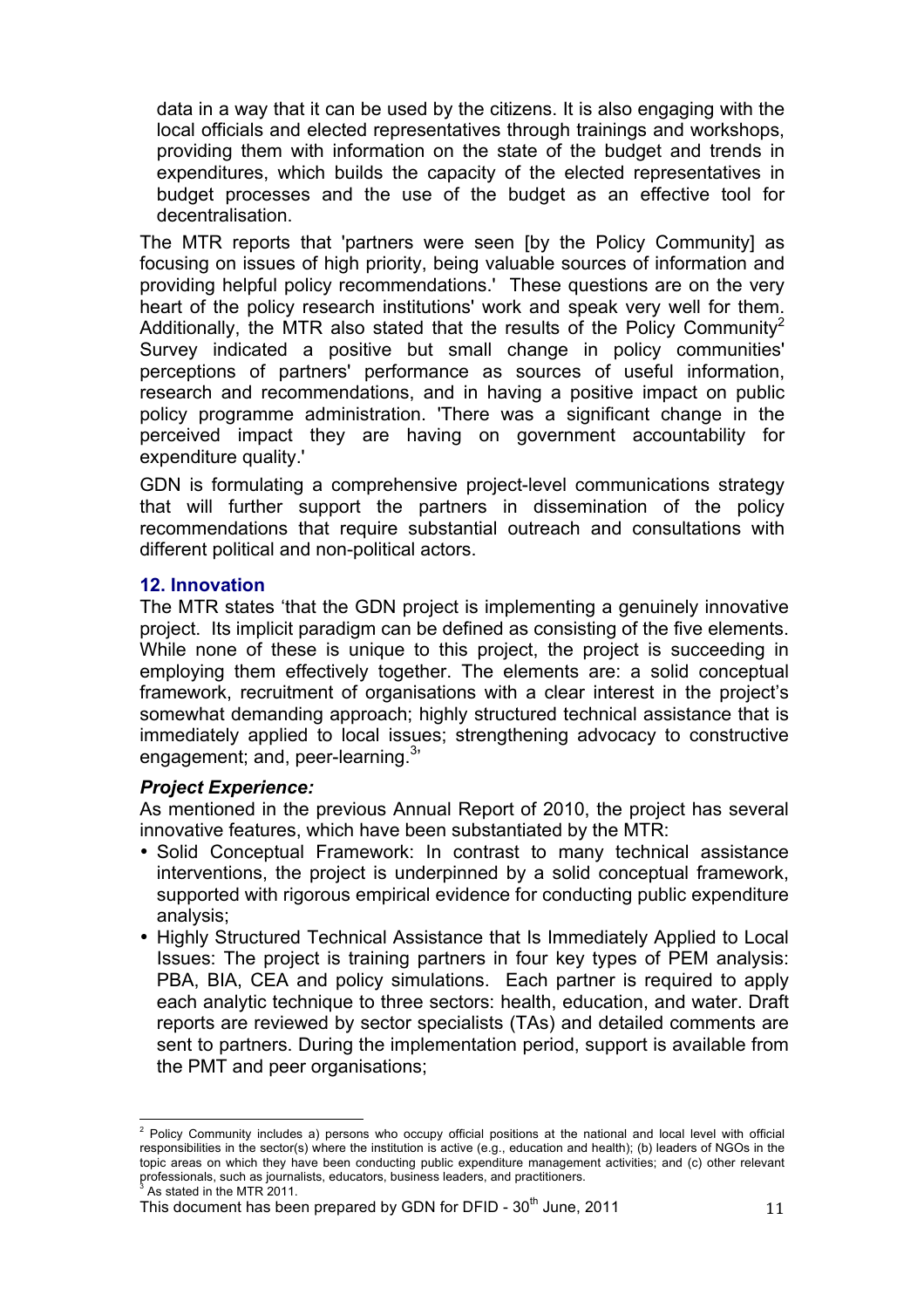- Engaging Constructively: The project is providing technical assistance for communicating results effectively, and this technical assistance is viewed as important as its analytic counterpart. Partners in Africa have engaged in mock press conferences and media interviews as part of a research communications to policy workshop. Several partners have prepared press releases, policy briefs and conducted media interviews; and;
- Peer-Learning: The principle of peer-learning is important for two reasons. First, it is a way to provide a greater volume of technical expertise—stronger partners can help those with less experience, encouraging South-South learning. Second, the project's peer-review system reinforces the training in analytic and communications techniques that are fundamental to the project's success. The project intranet site helps partners network for sharing of methodologies and resources.

Key innovations reported by partners as they implement the project are:

- CIPPEC, Argentina has learnt new tools of public expenditure analysis through BIA. The classification in the analysis is innovative in that it helps to gain a deeper understanding of public spending in the three sectors;
- EGAP, Mexico is developing 'computer simulators' that will help students, policymakers, lawmakers and the society to understand how different policies may impact welfare and income distribution, the results of which will inform debates regarding expenditure and income policies.

#### *Geographic Location and Conditions of Operation*

Many partners have aligned policy research with goals of the government or the sector departments, making it effective for partners to share learnings and results in order to support the government in taking the best decision to improve service delivery. In countries such as Bangladesh, Nigeria and Tanzania where similar studies have not been undertaken in the past, the project represents innovative techniques (PBA, BIA and CEA) for studying public expenditure options, processes and impacts. Partners have been able to comprehend the nature of allocation of limited public resources and government subsidies among competing programmes and income groups. Policy simulation studies will create a distinctively different element as other programmes have focussed more on budget tracking studies, budget expenditure analysis and analysis around value for money. In Nepal, due to the politically unstable situation, PRAD may revisit the schedule for PBA and BIA based on the recent round of the National Living Standards Measure survey which is delayed due to the political situation.

#### **13. Learning from GTF**

The project, at its mid-term, has built the capacity of 15 organisations in 15 developing and transition countries to encourage change in the culture of governance. Partners have undertaken innovative analysis for public expenditure monitoring that will culminate in defining policy recommendations to be communicated to key stakeholders (government officials, the media, policymakers and CSOs). In terms of programme design, adaptation during implementation and sustainability, the key learnings from the project are:

• Timing is key: Engaging with policymakers, media and civil society around the peak of the budget debates or when a major policy reform is at the top of the agenda (such as secondary education in Armenia) or during electoral campaigns is critical for higher likelihood of research uptake and impact on public expenditure effectiveness, governance and public service delivery;

This document has been prepared by GDN for DFID -  $30<sup>th</sup>$  June, 2011 12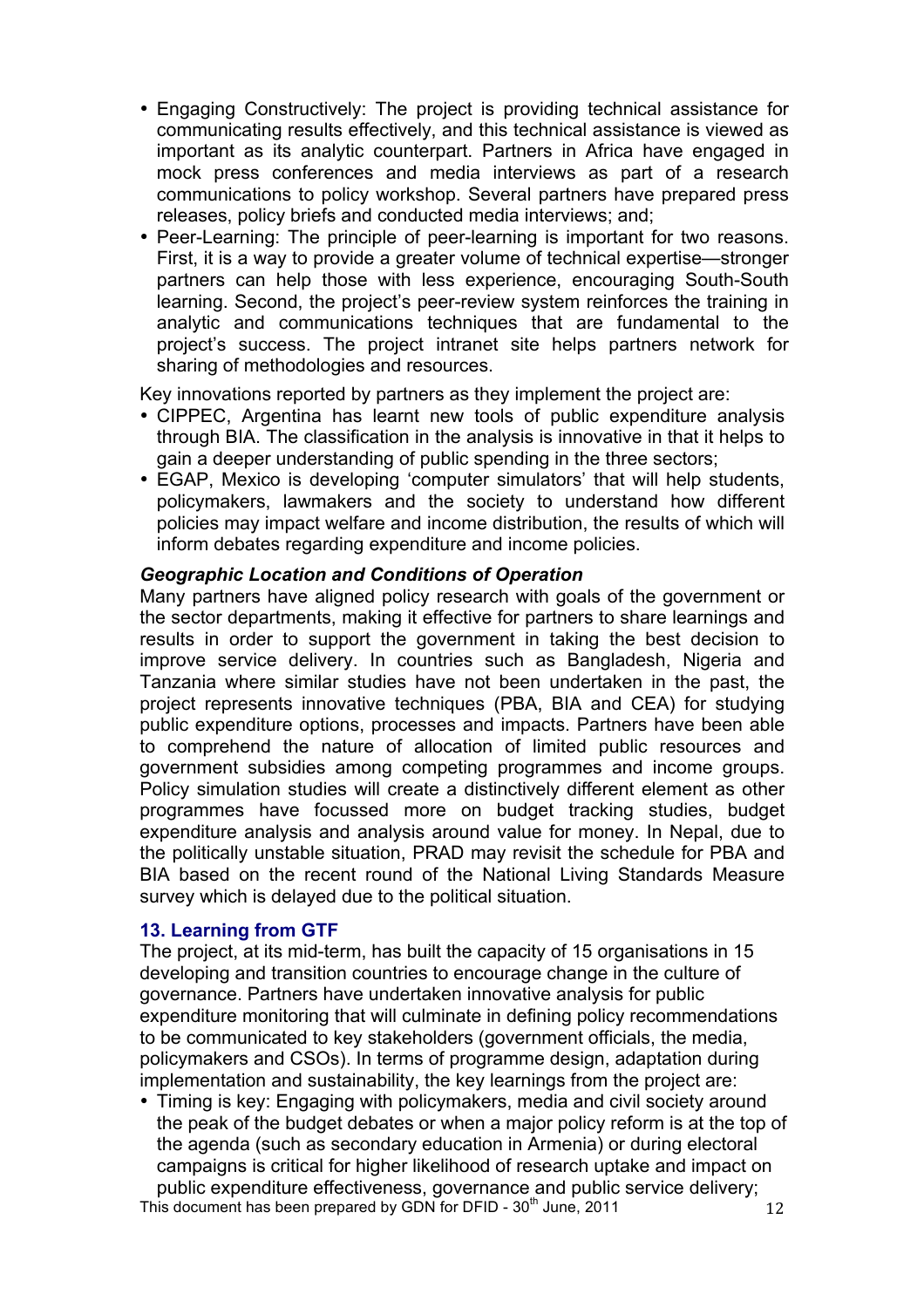- Tremendous opportunity for cross-learning across regions and countries using benchmarks and references goes a long way in getting the attention of the policymakers or the media;
- Legislation promoting transparency and full disclosure is extremely valuable in facilitating access to the much needed data for policy relevant public expenditure analysis. The Right to Information act, for instance, in India or the Philippines has allowed partners to access much needed data and validate it or supplement it with surveys;
- A positive approach to engaging with policymakers is essential in ensuring the bridge between research and policy. Making the analysis useful for the policymakers and removing the 'threat' factor can make organisations reliable partners and sources of information whose input is regularly sought by the decision-makers in the policy circles;
- Some partners have adapted the methodological tool, CEA, to the context of implementation and data availability. CBPS, India used a combination of qualitative and quantitative studies to capture issues of service delivery in education. EPRC, Uganda modified their approach by using cost information from global databases showing the average cost of delivering various social services like health in developing countries;
- Leveraging partnership at the local level: Partners have been networking with the broader civil society to share information in a timely and easy to understand, non-technical manner, providing information to officials at many levels of the government, media and like-minded organisations. EPRC, Uganda has prepared one-page briefs for CSOs, similar to materials produced for the media. CIPPEC, Argentina have inserted the findings from the PEM analysis as part of a broader agenda and identified stakeholders to disseminate the findings to, for example, informing the debates on teachers' wages in the education sector; and;
- The budget analysis techniques have been useful tools to communicate and engage in a meaningful policy debate. The issues of who benefits within a particular public policy decision in the three sectors are very relevant to developing countries like Peru, Nigeria and the Philippines. In Peru, there is a move towards universal coverage within the three sectors and the related question of which section benefits from government expenditure is crucial to this emerging debate.

In terms of sustainability, partners are aware that in order to impact public policies (in terms of public expenditures), disseminating results to only policymakers and media is not sufficient for long term changes in governance and accountability. Engaging with other CSOs, think tanks and stakeholders is essential for sustaining the outcomes of the project beyond the duration and making an impact outside the immediate reach of the 15 partners:

- The Southern Africa Trust is attempting to formalise the relationship between research and advocacy in six countries of which Uganda is a part. This new partnership will provide an opportunity to continue the researchconstructive engagement between EPRC and CSOs;
- FUNDESA, Guatemala agrees that larger audiences can be more efficient to disseminate results of analysis related to social programmes. However, in planning to influence policymakers significantly, they have revised their communications strategy to include more frequent meetings with smaller

This document has been prepared by GDN for DFID -  $30<sup>th</sup>$  June, 2011 13